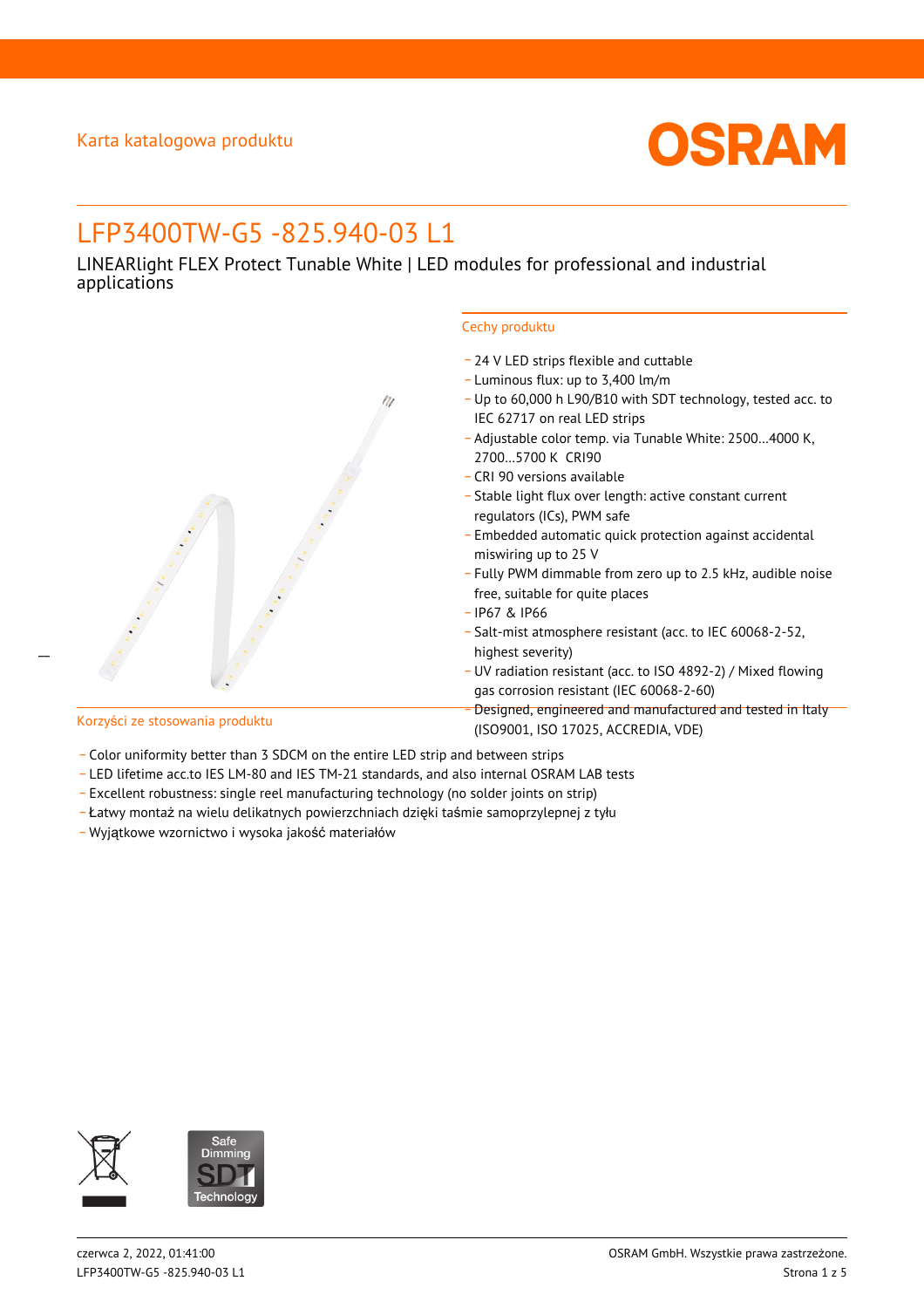## Karta katalogowa produktu

#### Dane techniczne

#### **Dane elektryczne**

| Nominalna moc na metr                   | 30.9 W     |
|-----------------------------------------|------------|
| Dane fotometryczne                      |            |
| Temperatura barwowa                     | 25004000 K |
| Ogólny wskaźnik oddawania barw Ra       | 80         |
| Strumień świetlny na metr               | 3356 lm    |
| Skuteczność świetlna                    | 108 lm/W   |
| Standardowe odchylenie dopasowania barw | $<$ 3 sdcm |
| Temperatura barwowa                     | 3100 K     |

#### **Wymiary i waga**



| Długość przewodów | 500,0     |
|-------------------|-----------|
| Masa produktu     | 173,00q   |
| Długość           | 3000,0 mm |
| Szerokość         | $11.1$ mm |
| Wysokość          | 4,50 mm   |

#### **Dodatkowe dane produktu**

### **Certyfikaty i Normy**

#### **Dane logistyczne**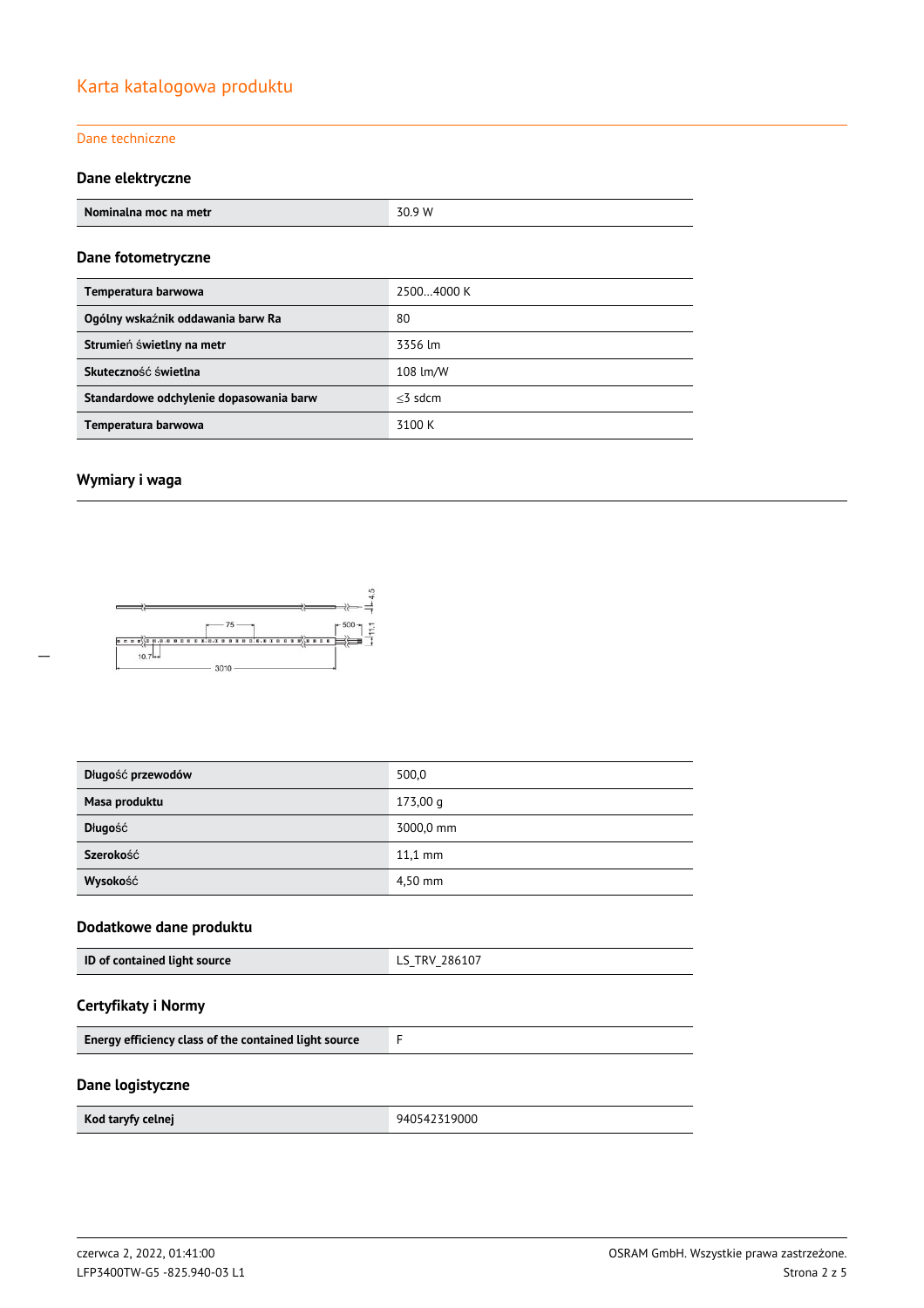### Karta katalogowa produktu

#### **Environmental information**

## **Information according Art. 33 of EU Regulation (EC) 1907/2006 (REACh) Date of Declaration** 18-04-2022 **Primary Article Identifier** 4062172196604 **Declaration No. in SCIP database In work**

#### Pobierz dane

|   | <b>Plik</b>                                                                                       |
|---|---------------------------------------------------------------------------------------------------|
|   | User instruction<br>LINEARlight FLEX Protect Tunable White                                        |
|   | <b>Product Datasheet</b><br>LINEARlight Flex Protect Tunable White CRI90 specification sheet (EN) |
|   | <b>Broszury</b><br>Light is freedom of design (EN)                                                |
|   | Certyfikaty<br>LF(P)-Uniformity ENEC 181120                                                       |
| プ | Certyfikaty<br>LF(P) TW G5 CB 180121                                                              |
| プ | Deklaracje zgodności<br>LFPTWG5 CE 4249165 241120                                                 |
|   | Eulumdat<br>LFP3400TW-G5-825.940-03 L1 LTD 130421                                                 |
|   | IES data<br>LFP3400TW-G5-825.940-03 L1 IES 130421                                                 |
|   |                                                                                                   |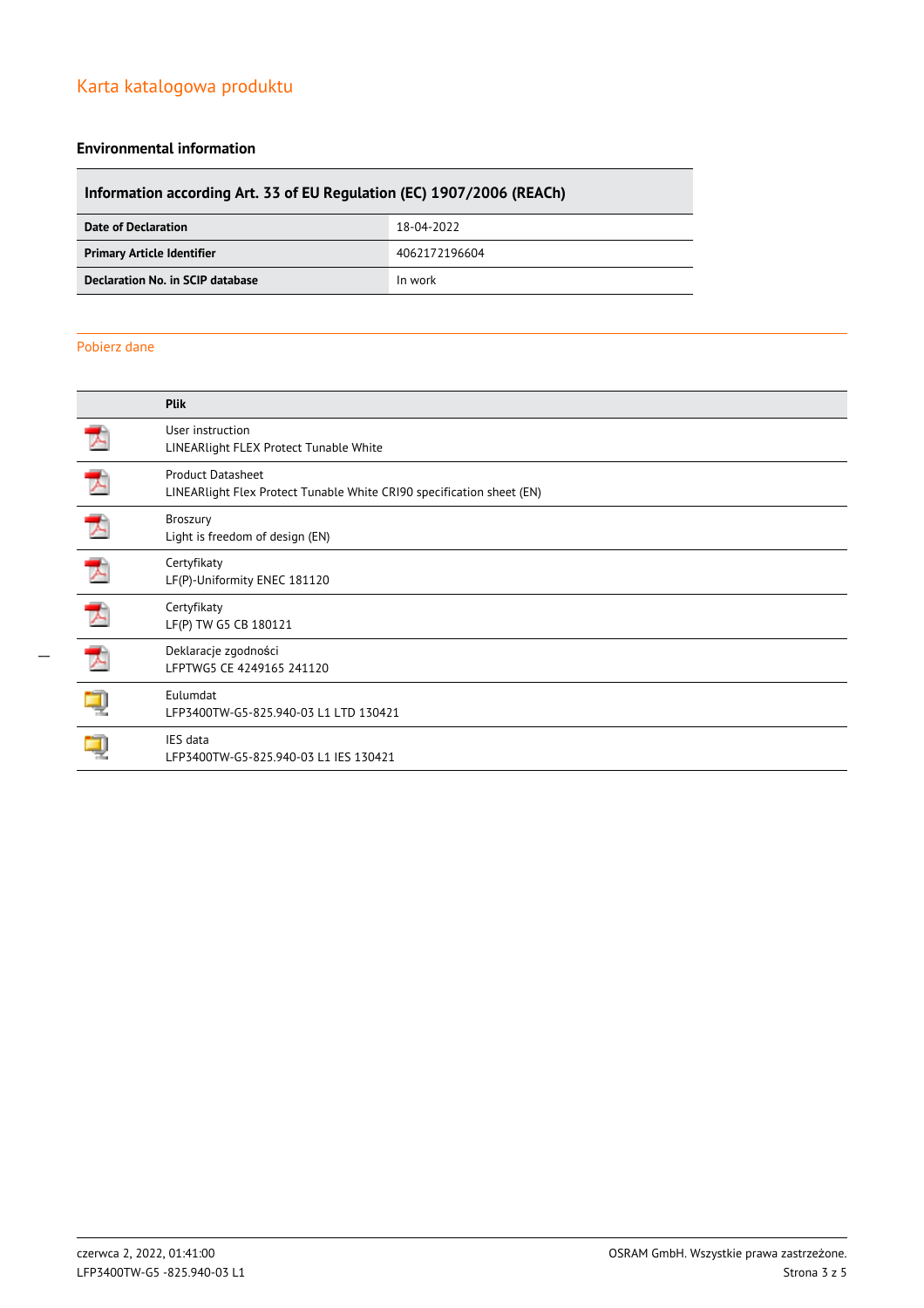#### Ecodesign regulation information:

- \_ This product is considered to be a "containing product" in the sense of Regulations (EU) 2019/2020 and (EU) 2019/2015.
- \_ Tolerances of the reported values, are according to LED Modules Performance standard IEC/EN 62717.
- \_ In general, the replacement of the contained light sources without permanent damage to the product with the use of common available tools is possible in the final application when they can be dismantled from the installation environment and substituted for the necessary number of light sources restoring its full electrical/mechanical/thermal/optical functionality by means of a professional installer.In the contrary, and limited to the LINEARlight Flex Diffuse, LINEARlight Rigid Finesse, GINO LED Flex Diffuse and LUMINENT Milky product families, the contained light source is an integrated part of the containing product and its removal can only be done by causing a permanent damage to the containing product due to its tight mechanical, electrical, optical, thermal interaction and/or environmental protection with or from the containing product. Therefore, a replacement of the light source with the use of common available tools is not justified.
- Dismantling of light sources from containing products at end of life: Containing products with light sources which are scalable in length can be cut to the length of the contained light source and if applicable mechanically detached from protective and/or optical covers. Containing products shall be separated from building material and/or from other additional mounting accessories by means of a professional installer.Separate control gear and light sources must be disposed of at certified disposal companies in accordance with Directive 2012/19/EU (WEEE) in the EU and with Waste Electrical and Electronic Equipment (WEEE) Regulations 2013 in the UK. For this purpose, collection points for recycling centres and take-back systems (CRSO) are available from retailers or private disposal companies, which accept separate control gear and light sources free of charge. In this way, raw materials are conserved and materials are recycled.

#### Dane logistyczne

 $\overline{a}$ 

| Kod produktu  | Opis produktu                   | Opakowanie (liczba<br>produktów / opakowanie) | Wymiary (długość x<br>szerokość x wysokość) | <b>Objetość</b>         | Waga brutto |
|---------------|---------------------------------|-----------------------------------------------|---------------------------------------------|-------------------------|-------------|
| 4062172196604 | LFP3400TW-G5 -<br>825.940-03 L1 | Karton wysylkowy                              | 365 mm x 286 mm x 366 mm                    | $38.21$ dm <sup>3</sup> | 5602.00 g   |

Wymieniony kod produktu oznacza najmniejszą ilość produktu, jaka może być zamówiona. Jednostka transportowa może zawierać jedną sztukę lub więcej. Składając zamówienie prosimy o zamawianie ilości odpowiadających jednej lub wielokrotności jednostki transportowej.

#### Akcesoria opcjonalne

| Opis produktu               | Nazwa akcesorium              | Kod akcesorium |
|-----------------------------|-------------------------------|----------------|
| LFP3400TW-G5-825.940-03 L1  | ENDCAP-IP67 KIT 10PCS         | 4062172176552  |
| LFP3400TW-G5-825.940-03 L1  | LTS-SLIMTRACK -2000 KIT 5 PCS | 4062172207300  |
| LFP3400TW-G5-825.940-03 L1  | FX-OMS-G1-T45D19H19-300       | 4052899448667  |
| LFP3400TW-G5 -825.940-03 L1 | FX-OMW-G1-TU26H25W10-300      | 4052899448773  |
| LFP3400TW-G5-825.940-03 L1  | FX-OMW-G1 -TU26H25-300        | 4052899448803  |
| LFP3400TW-G5 -825.940-03 L1 | FX-OMW-G1-TK30D46H27-300      | 4052899448827  |
| LFP3400TW-G5 -825.940-03 L1 | FX-OMW-G1-TU26H25W2-300       | 4052899448841  |
| LFP3400TW-G5 -825.940-03 L1 | FX-OMS-G1 -TU15H6-300         | 4052899448865  |
| LFP3400TW-G5 -825.940-03 L1 | FX-OMS-G1 -TU15H6W3-300       | 4052899448889  |
| LFP3400TW-G5 -825.940-03 L1 | FX-OMS-G1 -TU16H12W3-300      | 4052899448988  |